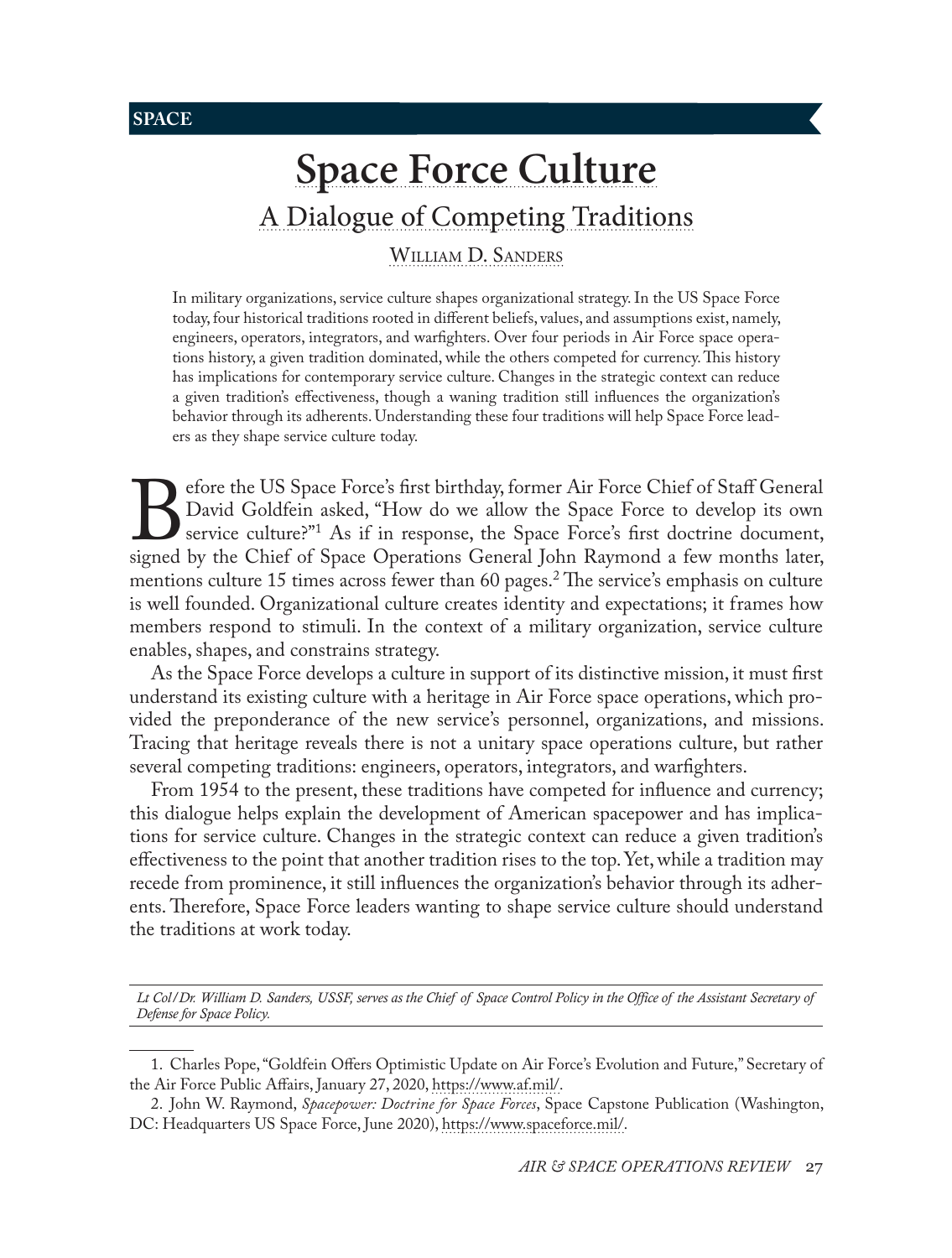This article introduces the four traditions and compares their core assumptions, values, and beliefs.<sup>3</sup> Differences in the traditions create tension in the Space Force today, which the dialogue seeks to resolve. The article concludes with the implications of that ongoing dialogue.

## **Engineers: Technically Minded Problem Solvers**

From 1954, when Brigadier General Bernard Schriever, USAF, stood up the Western Development Division to develop the intercontinental ballistic missile (ICBM), to the activation of Air Force Space Command in 1982, engineers ran most US Air Force space programs.<sup>4</sup> Schriever designed a program management system comprising not just military members but also their colleagues in industry and academia. The system relied on contractors to design, engineer, manage, and build space systems.5 The engineers assumed this approach to be the most effective at building space systems as it allowed the Air Force to build capacity rapidly, while rather junior officers were appointed to manage large programs.<sup>6</sup> Given the specialized work those officers oversaw, engineers came to value certain traits within their organizations.

Technical competence was and is the coin of the realm for the engineers. Early space systems were not complex, complicated, or robust by today's standards. Because procedures were less developed than they would be in later years, the first engineers required in-depth system expertise and the ability to creatively solve problems on the fly. Early Air Force space organizations like the Western Development Division self-selected for those traits.

Building highly competent technical teams was not only a matter of preference but also an adaptation to the external environment, because high technical risk came with the territory. When running the Division, Schriever oversaw the nation's most expensive weapon acquisition to date, surpassing even the Manhattan Project.<sup>7</sup> His challenge was to deliver a working ICBM anywhere on the globe in minutes, and, importantly, to beat the Soviets to the task  $8$ 

<sup>3.</sup> Edgar H. Schein with Peter Schein, *Organizational Culture and Leadership*, 5th ed. (Hoboken, NJ: John Wiley & Sons, 2017).

<sup>4.</sup> Jack Ferguson, interview by author, January 25, 2021; and J. Kevin McLaughlin and Chris D. Crawford, "Forward to the Future: A Roadmap for Air Force Space (Part I)," *High Frontier: The Journal for Space and Cyberspace Professionals* 3, no. 4 (August 2007).

<sup>5.</sup> Howard E. McCurdy, *Inside NASA: High Technology and Organizational Change in the U.S. Space Program* (Baltimore: Johns Hopkins University Press, 1994), 38–39.

<sup>6.</sup> McCurdy, *Inside NASA*, 39*.*

<sup>7.</sup> Walter J. Boyne, "The Man Who Built the Missiles," *Air Force Magazine*, October 1, 2000, [https://](https://www.airforcemag.com/article/1000bennie/) [www.airforcemag.com/;](https://www.airforcemag.com/article/1000bennie/) and Stuart M. Powell, "The Day of the Atlas," *Air Force Magazine*, October 1, 2009, [https://www.airforcemag.com/.](https://www.airforcemag.com/article/1009atlas/)

<sup>8.</sup> Jacob Neufeld, *Bernard A. Schriever: Challenging the Unknown* (Washington, DC: Office of Air Force History, 2005), 9.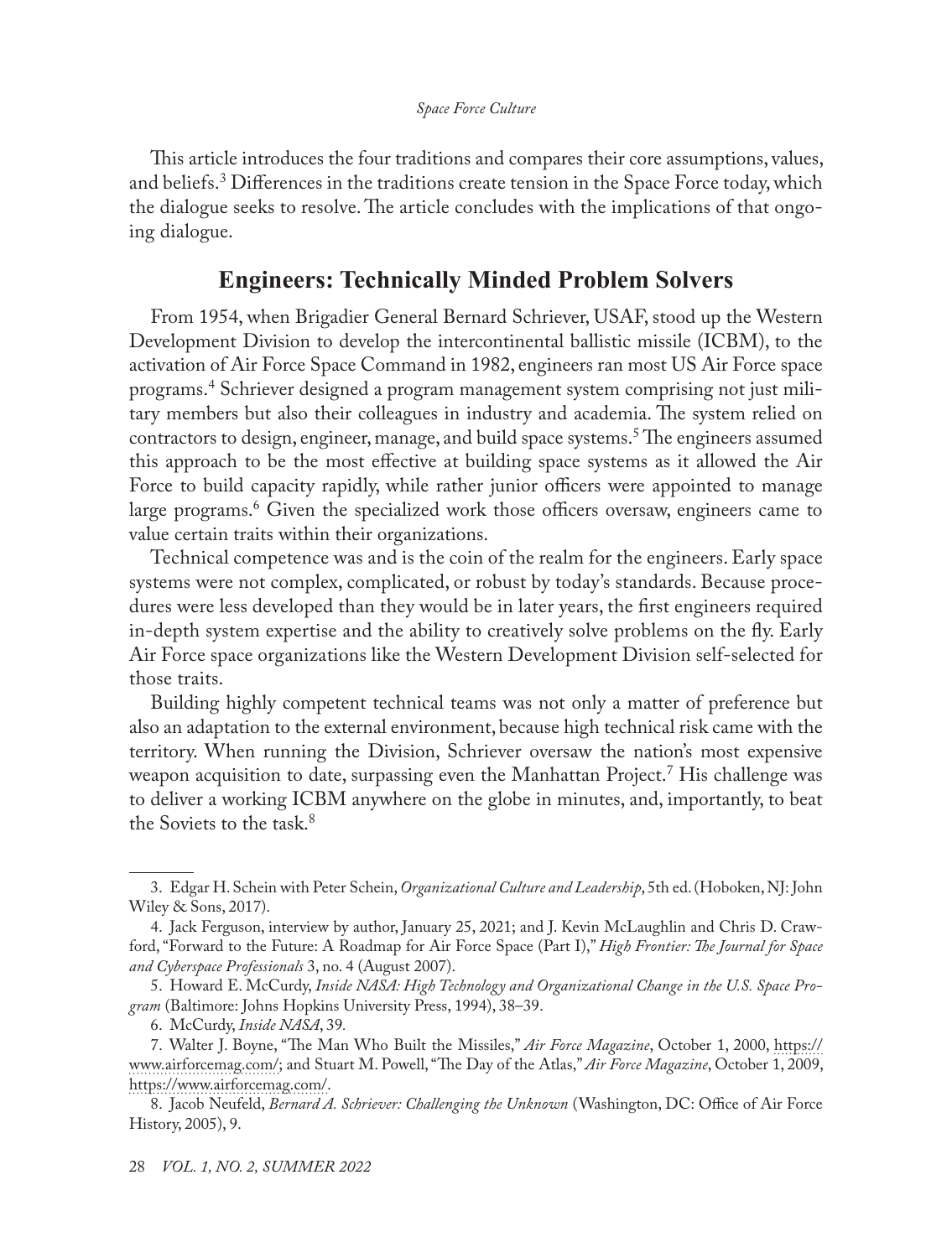It was a blow to American pride when the Soviets launched Sputnik on October 4, 1957, effectively demonstrating an ICBM capability for the world to see.<sup>9</sup> The event was doubly worrisome since Schriever watched sixteen of his first twenty-five Atlas missiles fail over a two-year period.<sup>10</sup> But he knew the only way to gather enough data to build a working missile was to test them, and, as a result, to fail fast and often. "When at the leading edge of technology and plowing new ground . . . if you do not have a failure every now and then, you are not taking enough risks."11 Ultimately, Schriever led the Division to create the Thor, Atlas, and Titan ballistic missiles that not only won the missile race, but doubled as the boosters for national security launches such as the Corona spy satellite and civil missions including Mercury and Gemini.<sup>12</sup>

Throughout the Cold War, the engineers tackled risky challenges by managing talented teams of Air Force officers and defense contractors. Some of these engineers' contributions to a peaceful outcome in the Cuban Missile Crisis demonstrates the tradition at work.

In fall 1962, leading up to the crisis, the Director of the National Reconnaissance Office Joseph Charyk, asked Lieutenant Colonel Thomas O. Haig to establish a defense meteorological satellite program (DMSP) downlink capability in Florida, preferably within 24 hours. Although the first operational DMSP had been on orbit for only two months, Charyk wanted to transmit the latest weather imagery to the the RF-101 Voodoo crews conducting photo-reconnaissance flights over Cuba. It was a risky mission, and if the target was cloud covered, as Cuba often was in October, it was futile.<sup>13</sup>

Haig accepted the challenge and led a small team of Air Force and Radio Corporation of America (RCA) engineers to Florida to help with the Cuba situation. It took a logistics miracle to get to Florida, and in rushing to pack the equipment, the team omitted some essential pieces. First, they lacked a transmitter, which they found in the form of an old air traffic control radio. Second, they discovered they were missing an antenna. They scavenged a 3-axis antenna from the base, but it was missing a suitable feed. The RCA engineers' solution was to buy two Yagi antennas from Radio Shack, cross them, and weld the new feed to the dish. They were in business, downlinking DMSP's weather data with no time to spare.<sup>14</sup>

When the first photos came back, the island was socked in, but a small break in the clouds was approaching. It took another DMSP pass to determine the relative motion of

<sup>9.</sup> Neufield, *Schriever*, 17.

<sup>10.</sup> E.D. Harris and J.R. Blom, "Apollo Launch-Vehicle Man-Rating: Some Considerations and an Alternative Contingency Plan (U)," Memorandum RM-4489-NASA (Santa Monica, CA: RAND Corporation, May 1965), fig. 1, [https://web.archive.org](https://web.archive.org/web/20100515120337/http://ntrs.nasa.gov/archive/nasa/casi.ntrs.nasa.gov/19770078693_1977078693.pdf).

<sup>11.</sup> Thomas P. Hughes, *Rescuing Prometheus: Four Monumental Projects That Changed the Modern World* (New York: Vintage, 2000), 137.

<sup>12.</sup> Neufeld, *Schriever*, 21–22.

<sup>13.</sup> *The Satellite Men*, directed by Tom Sylvester (Cary, NC: Pool Room Studios, June 6, 2014), DVD.

<sup>14.</sup> Sylvester, *Satellite Men*.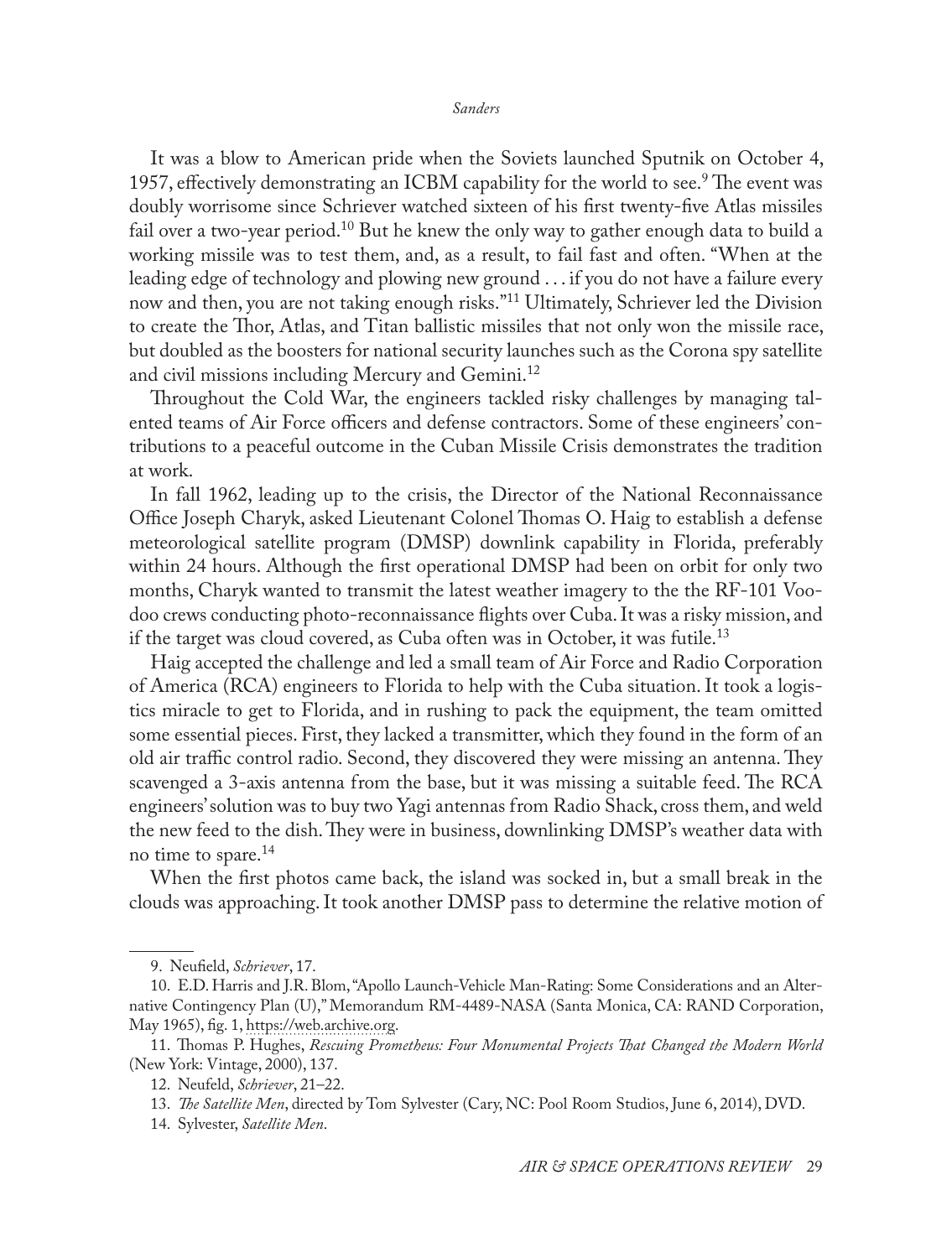the cloud formation and give the meteorologists the confidence to predict the RF-101 launch window. The space weather data proved decisive in the success of the photoreconnaissance missions that US President John F. Kennedy relied on to hold Soviet Premier Nikita Khrushchev to account. Haig and his engineers played a small but significant role in resolving one of the defining crises of the twentieth century.<sup>15</sup>

As the DMSP story illustrates, the engineers ran early space operations like the research and development projects they were, relying on technical competence, risk acceptance, and a willingness to solve any problem.

Despite the high risks associated with early spaceflight, by the late-1960s, many Air Force space systems had transitioned from experiments to dependable and important military assets. For instance, weather and communications satellites proved to be crucial innovations to American generals in the Vietnam War.<sup>16</sup> In that war, the adversary excelled at irregular tactics, did not mass in large formations, and concealed itself well. As a result, the conflict demanded low-level fighters, higher loiter times for troops in contact, and gunships. In these missions "conventional weather sources proved inadequate to the challenge. Satellite imagery, relayed through the region, provided the answer."17

Moreover, some of the first military communications satellites revolutionized information flow into the theater. For example, the Initial Defense Communications Satellite program provided long-haul communications between Saigon, Vietnam and Washington, DC. For the first time, intelligence analysts in the United States could look at imagery and provide reports in near-real-time to Saigon to share with field commanders.

In the 1970s, Air Force senior leaders recognized two important facts. First, space operations were being run piecemeal with no organizing principle, save that they were strategic systems focused on terrestrial needs.<sup>18</sup> As a result, the Air Force was failing to capitalize on the fact that it controlled 80 percent of the space budget but had little bureaucratic clout to show for it.<sup>19</sup> (By the late-1970s, the Air Force had substantial space equities with programs spread across Systems Command, Air Defense Command, and Strategic Air Command.)

Second, leaders realized space operations never emerged from the research and development (or engineering) construct. Senior Air Force officers, nearly all pilots, believed systems should transfer out of program offices, away from engineers and into the hands of operators. To address both issues, they advocated for a single major command for space.

<sup>15.</sup> Sylvester, *Satellite Men*.

<sup>16.</sup> David N. Spires et al., eds., *Beyond Horizons: A Half Century of Air Force Space Leadership* (Maxwell Air Force Base AL: Air University Press, 2011), 169–70.

<sup>17.</sup> Spires et al., *Beyond Horizons,* 170; and Benjamin S. Lambeth*, Mastering the Ultimate High Ground: Next Steps in the Military Uses of Space* (Santa Monica, CA: RAND Corporation, 2003), 24–25.

<sup>18.</sup> Spires et al., *Beyond Horizons,* 174–75.

<sup>19.</sup> Spires et al., 174*.*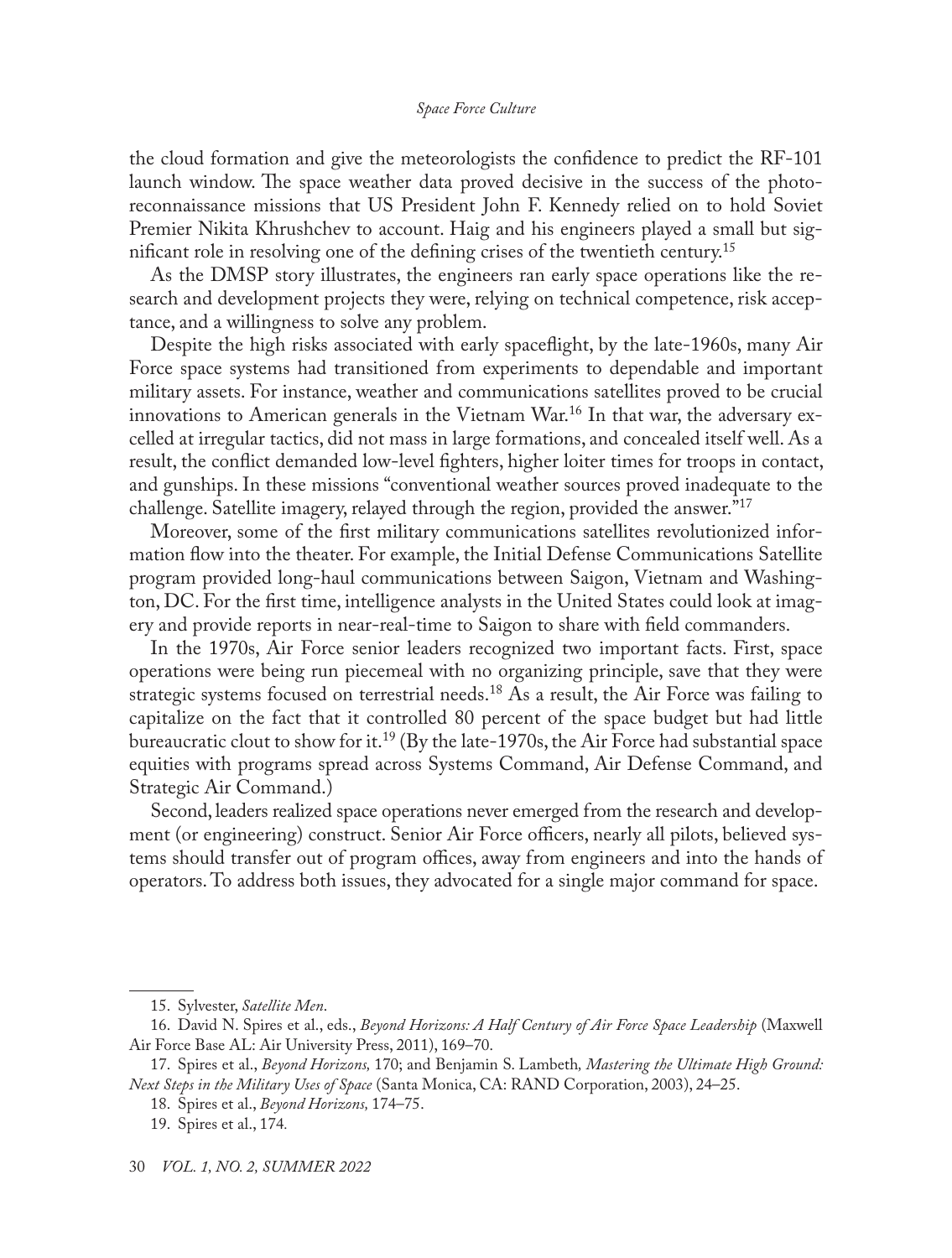# **Operators: Procedurally Focused Perfectionists**

The operator tradition began with the quintessential operator, the great Cold Warrior, US Air Force General Curtis E. LeMay. Through force of will, LeMay established rigid professionalism within Strategic Air Command, and that model overtook the Cold War Air Force. LeMay forged the command into "a complex of forces, culture, plans, bases, and doctrine that would dominate the Air Force and strategic thinking for almost two decades, worldwide. LeMay's SAC would own the Air Force; SAC was the Air Force."<sup>20</sup> LeMay may be the most dominant personality in Air Force history—although he retired in 1965, his legacy shaped Air Force space operations as they became fully established.

In 1971, the Air Force created Air Force specialty code (AFSC) 20XX for space operations.21 The initial, few positions only existed in Strategic Air Command and Aerospace Defense Command. The new Air Force Space Command was carved from those organizations precisely where LeMay's customary demand for exact standards and repeatable performance were strongest. Moreover, Air Force Space Command codified a LeMay-like approach by adopting Strategic Air Command and Aerospace Defense Command personnel policies.22

In September 1982, two weeks after Air Force Space Command's activation, its first commander, General James V. Hartinger, laid out the organization's purpose. "Space is a place—like land, and sea and air—a theater of operations. . . . We will now have an operational command to manage, control and protect operational space assets."23 The operators' driving assumption was implicit: space operations should be run like flying operations. Indeed, ten of the first eleven commanders of Air Force Space Command were flying officers.

One of Hartinger's goals for Air Force Space Command was to promote "a much closer relationship between the research and development community and the operational world."24 Ironically, putting the operators in charge meant relegating the engineers and developmental contractors to facilities and program offices often a thousand miles from where operators controlled their systems.

By the early 1990s, Air Force Space Command had assumed operational responsibility of most systems from the acquirers at Space Systems Division, and most missions had moved to the Consolidated Space Operations Center at Falcon Air Force Base (now

<sup>20.</sup> Carl Builder, *The Icarus Syndrome: The Role of Air Power Theory in the Evolution and Fate of the U.S. Air Force*, 4th ed. (New Brunswick, NJ; London: Transaction Publishers, 1998), 146, emphasis in original.

<sup>21.</sup> J. Kevin McLaughlin, "Military Space Culture" (paper prepared for the Commission to Assess US National Security Space Management and Organization, Washington, DC, 2001), 11, [https://spp.fas.org/](https://spp.fas.org/eprint/article02.html).

<sup>22.</sup> McLaughlin, "Military Space Culture," 12.

<sup>23.</sup> James V. Hartinger, "Space: Military Challenges and Opportunities" (speech at the Air Force Association Symposium, Washington D.C., September 16, 1982)*,* in *Orbital Futures: Selected Documents in Air Force Space History,* vol. 2 (Peterson AFB, CO: US Air Force Space Command, n.d.), 680.

<sup>24.</sup> Hartinger, "Challenges and Opportunities," 684.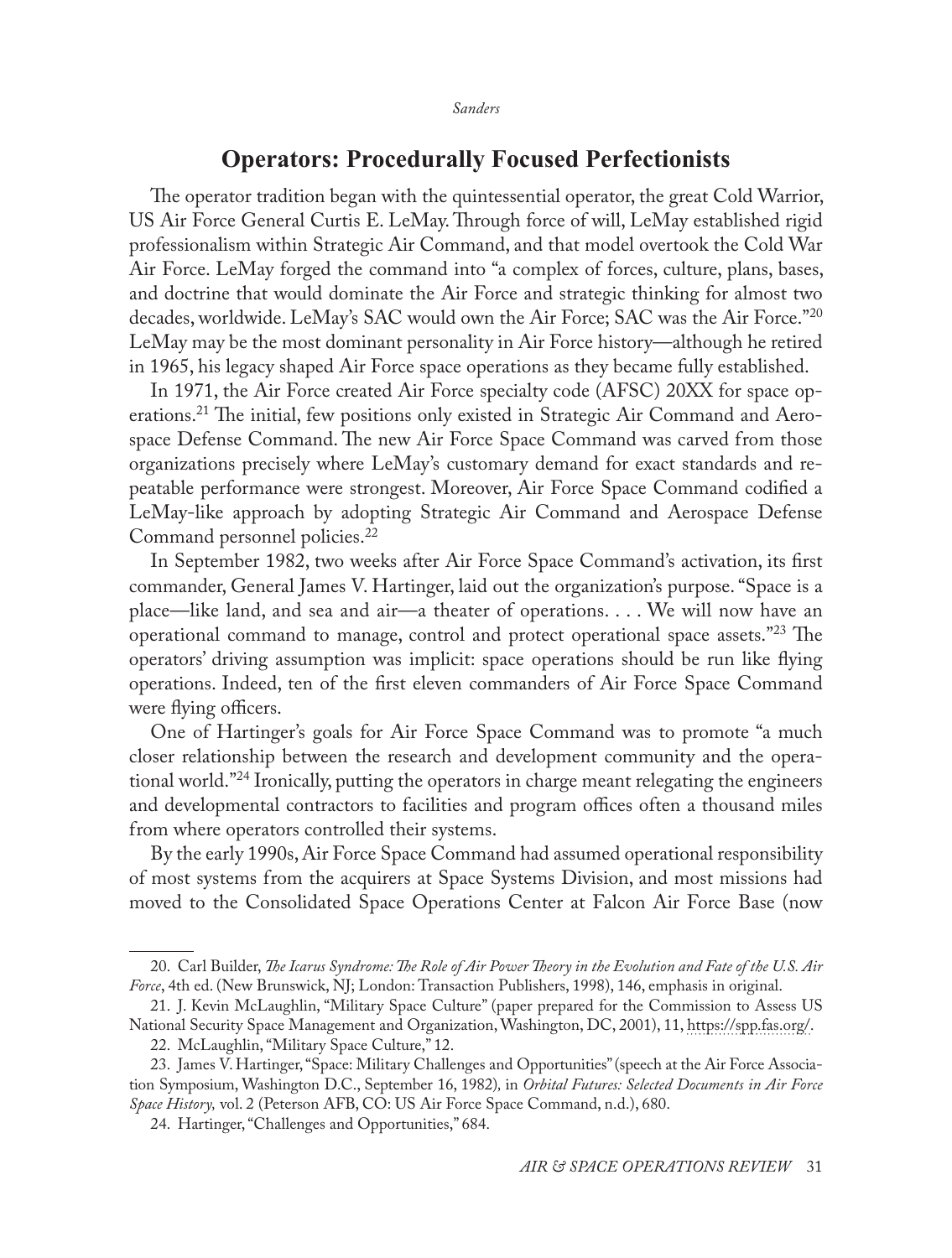Schriever Space Force Base).<sup>25</sup> As a result of transitioning operations from Air Force Space Systems Command to Air Force Space Command, an increasing number of Air Force personnel, instead of contractors, were performing space operations.

The operators came to depend on robust procedures because they did not have the technical expertise of their engineer counterparts.<sup>26</sup> As one example, in 1992, a squadron commander lamented to his boss that his greatest challenge was trying to change "the engineer-oriented contractor approach to launch (relying on extensive personal expertise) to the operator oriented approach used by [Air Force Space Command] (relying on checklists, predeveloped and validated contingency pass plans, and training and certification process)."27

By the late 1990s, procedural excellence was the overriding value of the operators. Air Force Space Command leaders considered officers for increased responsibility (and therefore promotion) based on flawless operational evaluations, valuing rote memory and steadfast checklist adherence.28 The operators were trained to a minimum standard to safely run satellite missions and to call an engineer if they ran into trouble.<sup>29</sup> The engineers, on the other hand, could masterfully manage and build the weapons systems, but often lacked insight into ongoing challenges or Joint warfighting needs.

Moreover, space personnel operated from contiguous US bases in windowless rooms. They had little exposure to the larger Air Force, rarely seeing aircraft or pilots on a regular basis—few space installations even had runways. It is unsurprising that pilots appreciated how space systems contributed to success in Operation Desert Storm but still could not find common ground with space personnel.30

In 1991, Air Force Chief of Staff General Merrill A. McPeak proudly proclaimed Operation Desert Storm was "the first space war."31 Indeed it was the operators' magnum opus, the first full-scale conflict where all the nation's military spacepower was on display.32 When combat operations began, an unprecedented space infrastructure was in the

<sup>25.</sup> "Unit History: Consolidated Space Operations Center Turnover," September 27, 1993, in *Space and Missiles Systems Center*, K-WG-SPACE-50-HI V.4 (Maxwell AFB, AL: Air Force Historical Research Agency, January 30, 1992–December 31, 1994).

<sup>26.</sup> McLaughlin and Crawford, "Forward to the Future," 28.

<sup>27.</sup> Letter from 3 SOPS/CC to 50 OG/CC, "Ultrahigh Frequency Follow-on Launch Readiness," October 28, 1992, in *History of the 50th Space Wing*, K-WG-SPACE-50-HI V.1 (Maxwell AFB, AL: Air Force Historical Research Agency, January 30, 1992–December 31, 1994), 22.

<sup>28.</sup> Chad Riden, former space operator, interview by author; and Lieutenant Colonel Daniel Sebeck, USSF, current space operator, interview by author, February 2, 2021.

<sup>29.</sup> John E. Hyten, "Space Mission Force: Developing Space Warfighters for Tomorrow" (white paper, Air Force Space Command, Colorado Springs CO, June 29, 2016), [https://www.afspc.af.mil/.](https://www.afspc.af.mil/Portals/3/documents/White%20Paper%20-%20Space%20Mission%20Force/AFSPC%20SMF%20White%20Paper%20-%20FINAL%20-%20AFSPC%20CC%20Approved%20on%20June%2029.pdf?ver=2016-07-19-095254-887.)

<sup>30.</sup> See Benjamin S. Lambeth, *The Transformation of American Air Power* (Ithaca, NY: Cornell University Press, 2000), 233.

<sup>31.</sup> Craig Covault, "Desert Storm Reinforces Military Space Directions," *Aviation Week and Space Technology* (April 8, 1991), 42.

<sup>32.</sup> Spires et al., *Beyond Horizons,* 244–45.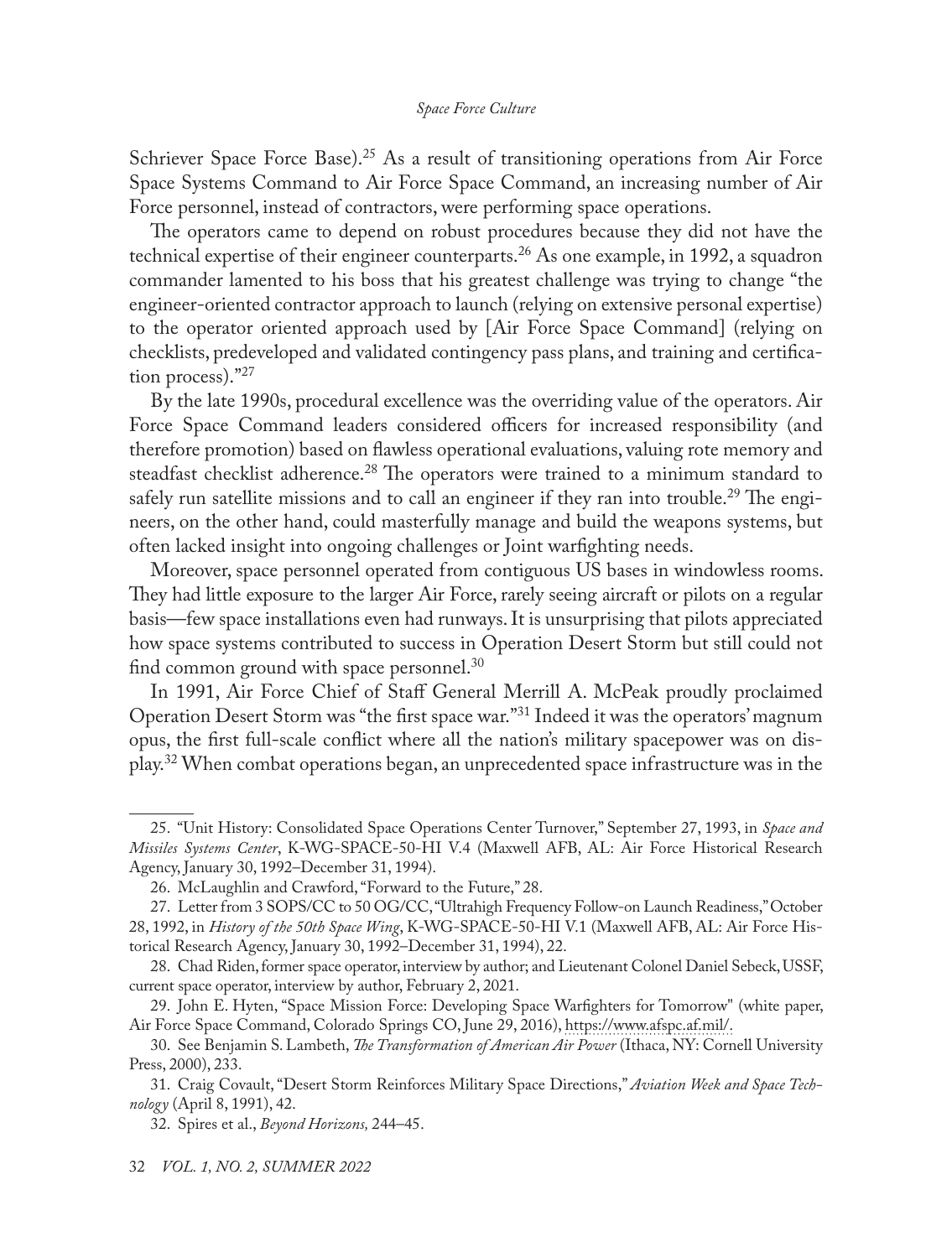theater. Yet the conflict also demonstrated shortfalls in the Air Force space culture, which eventually contributed to the decline of the operators' historical period.

Satellites made coalition operations more lethal and efficient. Space-based intelligence, surveillance, and reconnaissance assets helped coalition forces find, fix, target, and destroy Iraqi maneuver units taking cover under massive dust storms. The defense meteorological satellite program provided essential meteorological data that supplied weather data so pilots could employ their laser-guided munitions, the only precision air weapons of the conflict.33 Missile warning satellites provided vital alerts to coalition forces and had some success cueing Patriot missile batteries to defend against ballistic missile threats.<sup>34</sup> The featureless Arabian Desert provided the perfect case study for space navigation.

Throughout the war, space systems outperformed expectations and contributed to tactical operations on the largest scale in human history. Yet neither the processes nor the personnel were optimally integrated into combat operations. The *Gulf War Air Power Survey* concluded that achieving "concrete warfighting results" required space to operate outside of traditional functional and organizational boundaries.35 There were interpersonal challenges, too.

Until the 1991 Gulf War, Air Force aviators and space officers lived and worked almost literally in separate worlds. . . . Rated airmen, for their part, were quintessential "operators," associated as they were with combat flying and its concerns. In contrast, the Air Force's space professionals evolved not out of the flying community, but rather from the secret worlds of overhead reconnaissance and advanced-systems acquisition. . . . As a result, they brought a pronounced technical approach to their work, which made for an almost preordained divide between the air and space components of the Air Force.<sup>36</sup>

Benjamin Lambeth went on to describe how the "real men" who flew jets referred derogatorily to space professionals as "techies," "pocket rockets," "space cadets," or "space geeks."37 The space experience in the Gulf War shows while Air Force Space Command leaders succeeded in operationalizing many Cold War-era systems, they fell short in their goal to integrate space operators into Joint warfighting. Bridging the gap between the Cold Warriors and their systems and the new American way of war was the guiding challenge of the integrators.

<sup>33.</sup> Thomas S. Moorman Jr., "Space: A New Strategic Frontier," in *The Future of Air Power in the Aftermath of the Gulf War*, ed. Robert L. Pfaltzgraff Jr. and Richard H Shultz Jr. (Maxwell AFB, AL: Air University Press, July 1992), 243.

<sup>34.</sup> Spires et al., *Beyond Horizons,* 255.

<sup>35.</sup> Eliot A Cohen, *Gulf War Air Power Survey*, vol. 6, pt. 2 (Washington, DC: US Government Printing Office, 1993), v–vi.

<sup>36.</sup> Lambeth, *American Air Power*, 233.

<sup>37.</sup> Lambeth, *234.*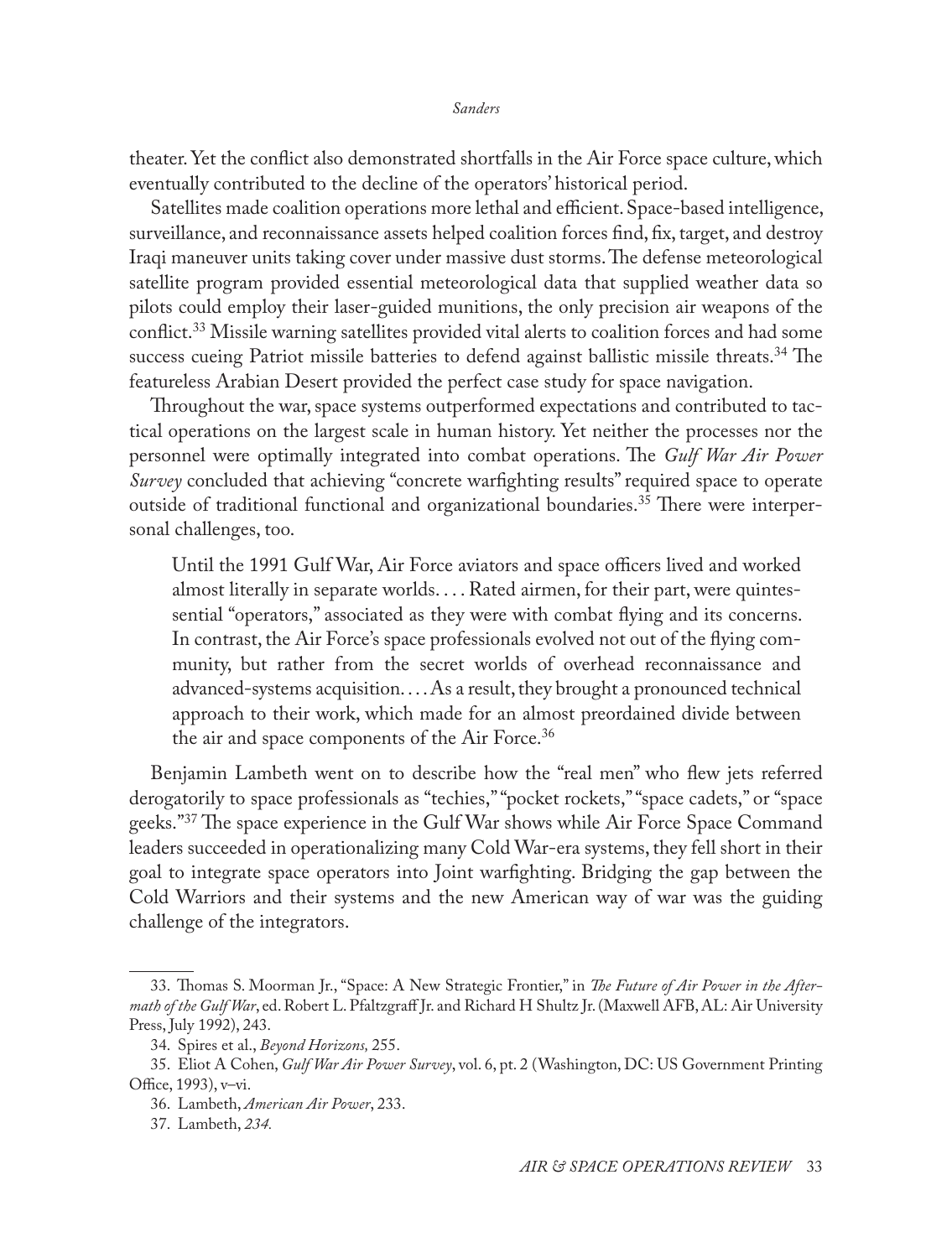# **Integrators: Externally Focused Practitioners**

Space was central to America's emerging reconnaissance-strike complex, and with the proliferation of GPS-aided and GPS-guided munitions, space capabilities would only become more critical. To be relevant in the post–Gulf War era, then, was to be tactically relevant. Thus, the integrators assumed Air Force Space Command's worth came from what it provided to geographic combatant commanders.

The fall of the Soviet Union led to one of the few genuinely unipolar moments in history, with the United States sitting atop the world order. Absent the threat of a peer adversary in space, the nation had little imperative to pursue space superiority and every rationale to integrate space into military operations. This sentiment reinforced the notion that space operations were an adjunct to warfighting, and Air Force Space Command, a service provider.<sup>38</sup> The integrators' driving assumption was that space operations existed for the benefit of warfighters on the ground, in part, because there was no prospect of conflict in space.

The integrators' focus on tactical integration meant they derived value through external validation. Like operators, integrators valued test scores and evaluation performance as the baseline for measuring competence. Unlike the operators, though, the integrators began emphasizing deployments, major exercise participation, and Weapons School experiences that could only be gained outside of Air Force Space Command.<sup>39</sup> Here again was a dialogue of cultural traditions at work.

Following the Gulf War, McPeak declared space coequal to air.<sup>40</sup> In the fall of 1992, wanting to capitalize on the postwar momentum for space and address the integration challenges, McPeak established a blue ribbon panel led by US Air Force Lieutenant General Thomas S. Moorman Jr.<sup>41</sup> Acting on one of the panel's recommendations in December 1993, Air Force Space Command expanded its operational focus and integration by creating the Space Warfare Center to develop specific space education and tactics development.42

The Space Warfare Center established the Space Tactics School in Colorado Springs, a forerunner to the Space Division of the Air Force Weapons School at Nellis Air Force Base.<sup>43</sup> The Space Division taught space operators how to contribute to the combat air

<sup>38.</sup> Kenneth Grosselin, "A Culture of Military Spacepower," *Air and Space Power Journal* 34, no. 1 (Spring 2020): 75.

<sup>39.</sup> Summary of author's findings from dozens of 2021 interviews with former and current space operators.

<sup>40.</sup> Merrill A. McPeak, "Does the Air Force Have a Mission?" (address at Maxwell Air Force Base, AL, June 19, 1992), in *Orbital Futures: Selected Documents in Air Force Space History*, vol. 1, ed. David N. Spires (Peterson AFB, CO: Air Force Space Command, 2004): 96–99.

<sup>41.</sup> Spires, *Orbital Futures,* 160–61.

<sup>42.</sup> George W. Bradley III, "A Brief History of the Air Force in Space," *High Frontier: The Journal for Space and Missile Professionals* 1, no. 2 (Fall 2004): 7.

<sup>43.</sup> Joseph W. Ashy, "Putting Space in the USAF Weapons School," *USAF Weapons Review* 44, no. 2 (Summer 1996): 2–4.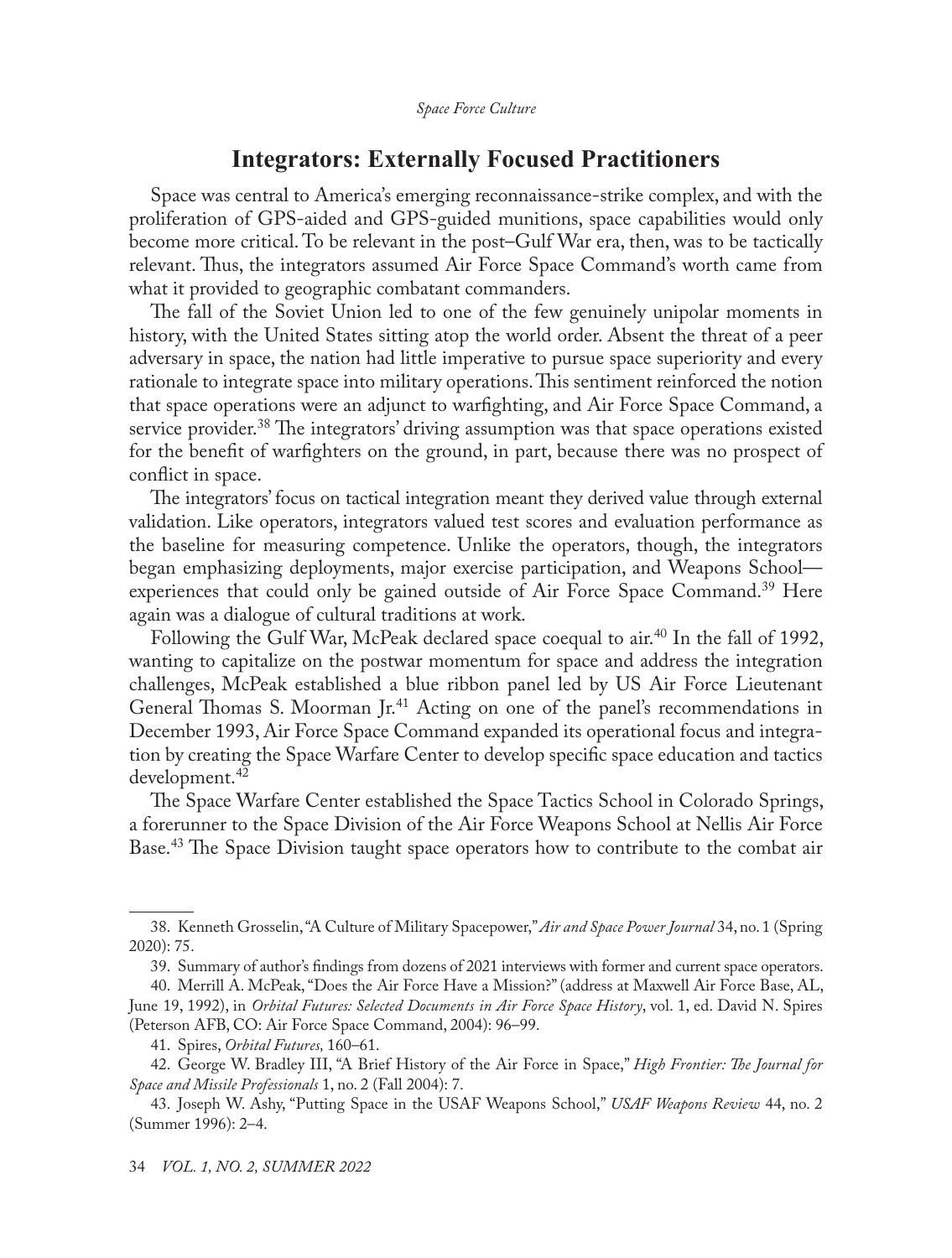forces and taught flying officers where space fit with their capabilities. Moreover, the Weapons School signaled credibility to Air Force leaders, most of whom were pilots and often graduates themselves.

But the dialogue with the operators continued, because shortly after the blue ribbon panel issued its findings, US Air Force General Charles A. Horner, commander of North American Aerospace Defense Command, US Space Command, and Air Force Space Command brought ICBM operators—missileers—to the command in 1994. In missileers, Horner saw space-smart officers who he thought would bring a warfighting perspective to Air Force Space Command. In fact, the missileers' biggest influence was in reinforcing the Strategic Air Command dogma still alive in the operator tradition.

There was friction at the outset. As missileers joined space units, career space operators were skeptical of missileers' penchant for detail, precision, rote memorization, and inflexibility.44 Intercontinental ballistic missile operations demanded procedural mastery and, unlike space operators, missileers were not required to have technical degrees. When space and missiles merged into the new 13SX AFSC, the Air Force reverted to the least common denominator and abolished the technical degree requirement for space operators.<sup>45</sup> These factors contributed to growing critiques of the paucity of technical expertise among space operators.46

Despite growing cultural tension within the command, Air Force Space Command harnessed some of the Gulf War's lessons in 1995's Operation Deliberate Force, the NATO air campaign to restore peace to the Balkans. Military satellite communications, space-based intelligence, surveillance, and reconnaissance, and GPS all contributed in a similar fashion to Operation Desert Storm, but Operation Deliberate Force heralded at least two novel uses of spacepower.

First, it was the first combat employment of the satellite-communications-dependent MQ-1 Predator remotely-piloted aircraft.<sup>47</sup> Second, Operation Deliberate Force was the first time a GPS-aided munition, the AGM-84E standoff land-attack missile, was used in combat.48 The broader category of precision-guided munitions made up nearly 70 percent of the 1,026 bombs and missiles used in Operation Deliberate Force, so the operation proved a critical stepping stone on the path to the emerging way of war focused on detailed and timely intelligence and precision-guided munitions.<sup>49</sup> The developments only accelerated calls to better integrate space in the combat air forces.

<sup>44.</sup> McLaughlin and Crawford, "Forward to the Future," 28.

<sup>45.</sup> Mclaughlin, "Military Space Culture," 18.

<sup>46.</sup> Mclaughlin, 21–22.

<sup>47.</sup> Richard L. Sargent, "Aircraft Used in Deliberate Force," in *Deliberate Force - A Case Study in Effective Air Campaigning: Final Report of the Air University Balkans Air Campaign Study*, ed. Robert C. Owen (Maxwell AFB, AL: Air University Press, 2000), 199.

<sup>48.</sup> Sargent, "Deliberate Force," 261.

<sup>49.</sup> Robert C. Owen, "Operation Deliberate Force, 1995" in *A History of Air Warfare*, ed. John Andreas Olsen (Washington, DC: Potomac Books, 2010), 202.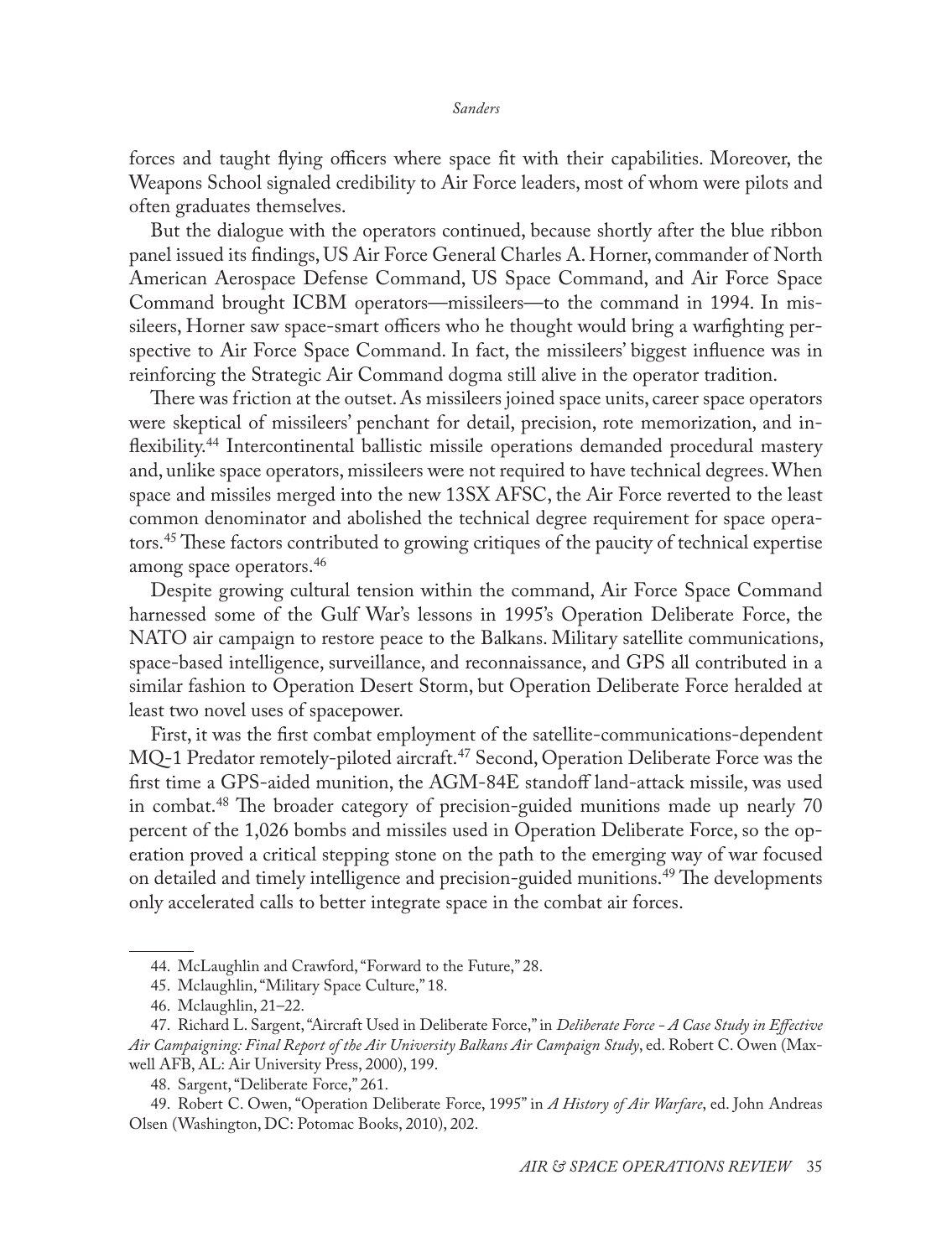Sending space operators to the Air Force Weapons School in 1996 was one of the most important steps Space Command took toward integration. In one example, when US Air Forces Europe sought help from the Weapons School in planning the 1999 Operation Allied Force in Kosovo, the school sent a resident GPS expert to advise the strategy cell on joint direct attack munitions ( JDAM) employment considerations. The officer, a graduate from the first class of space weapons officers, encountered resistance right away. Not yet a decade removed from the Gulf War, pilots were reluctant to employ GPS-aided munitions and skeptical of space capabilities in general. This officer's role expanded from space advisor to spacepower advocate.

The officer believed his Weapons School time helped him understand flyers' concerns and how to better argue for employing the JDAM. His arguments helped win over the air commander, Lieutenant General Michael Short.<sup>50</sup> Short later called Operation Allied Force a "precision guidance war." "We would not drop dumb bombs. We would drop bombs guided by laser, or GPS, to be as precise and accurate as we could possibly be.<sup>"51</sup> Indeed, given the Kosovo clouds that stymied laser-guided weapons, GPS-aided munitions were the most reliable precision weapons at Short's disposal, and the advocacy by an early space weapons officer-graduate was important to their employment.

Though engineering expertise declined under the integrators, they made tremendous strides in tactical space employment. In the early 2000s, the integrators made substantial contributions to Operations Enduring Freedom and Iraqi Freedom, expertly planning and employing their capabilities in support of the Joint fight. They had every reason to celebrate their ability to support the warfighter. Yet, the tradition that adapted to the challenges of integrating space capabilities into the tactical fight on earth had nothing to say about fighting in space.

# **Warfighters: Adversary-Focused Theorists**

By the mid-2000s, the United States had invested heavily in space assets and spaceenabled capabilities across the Joint force. Joint forces depended on myriad integrated space capabilities, including GPS-guided smart bombs, blue-force tracking, numerous intelligence and communications functions that relied on wideband and protected satellite communications, space-based intelligence, surveillance, and reconnaissance, and timely weather information. Unfortunately, America's adversaries and rivals took note. As a revanchist Russia and rising China sought to offset America's advantages, they developed extensive antisatellite weapons (ASAT). One ASAT test event brought this into sharp relief.

<sup>50.</sup> M.V. Smith, interview with author, May 24, 2021.

<sup>51.</sup> PBS Frontline, "Oral History: General Michael C. Short," n.d., accessed May 24, 2021, https://www. pbs.org/wgbh/pages/frontline/shows/kosovo/interviews/short.html.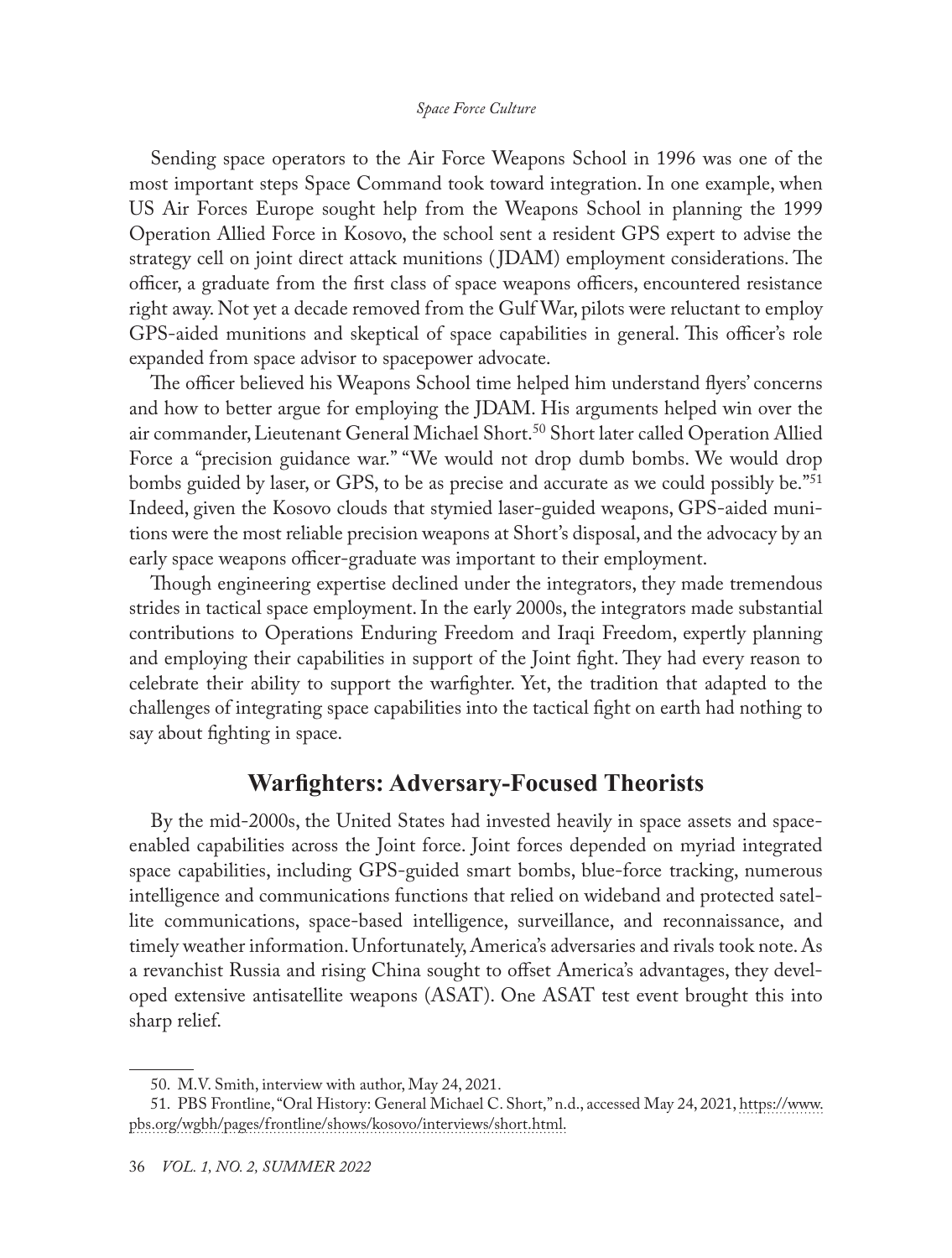On January 11, 2007, China destroyed its Feng Yun 1C weather satellite with its SC-19 missile and put an end to the 20-year taboo against kinetic ASAT tests.<sup>52</sup> Since Sputnik, no single event has done more to shape Air Force space culture than China's ASAT test. Air Force space operations had to look inward to answer the question, how do we protect and defend the space domain, a question not considered since the Cold War. The test was significant not so much for its military utility as for what it said about the US capacity to deal with a contested space domain.<sup>53</sup> Thus, 2007 signaled the beginning of a shift toward a tradition whose overriding assumption is that space is contested.

The warfighters believe their raison d'être is space superiority. The Space Force's first doctrine document states it plainly, "Military space forces are the warfighters who protect, defend, and project spacepower."<sup>54</sup> The warfighters recognize mere compliance and rigid procedures are not sufficient to compete with a thinking adversary in a dynamic environment.

 In the immediate aftermath of the Chinese ASAT test, many space professionals recognized a need to adapt to the changing environment.55 But at the most senior levels of Air Force Space Command, it took nearly a decade to make a decisive pivot to a warfighting mentality as leaders awaited recognition from civilian leaders.<sup>56</sup> The commander of Air Force Space Command, General John E. Hyten got the unambiguous signal he needed in April 2015 when Deputy Secretary of Defense Robert O. Work asserted Air Force Space Command was not prepared for a conflict in space.<sup>57</sup>

In 2016, Hyten published the Space Mission Force white paper, his plan to shift the command's culture to meet the challenges of the contested domain.58 His concept challenged space crews to take on more accountability for their own training; to train to failure, and learn through that failure with a culture of self-improvement; to explore root causes and mistakes; and to exercise operational authorities at the lowest level.59

Later that year, General John W. Raymond succeeded Hyten as commander and accelerated the efforts to build a warfighting culture. In 2017, Raymond introduced the Space Warfighting Construct, an umbrella concept for six lines of effort, including Hy-

<sup>52.</sup> Roger G. Harrison, "Foreword," in *The US Response to China's ASAT: An International Security Space Alliance for the Future*, Drew Paper no. 8, by Anthony J Mastalir (Maxwell AFB, AL: Air University Press*,*  2009), vii, [https://media.defense.gov/](https://media.defense.gov/2017/Nov/21/2001847283/-1/-1/0/DP_0008_MASTILIR_US_RESPONSE_CHINA_ASAT.PDF).

<sup>53.</sup> Mastalir, *China's ASAT*, 98.

<sup>54.</sup> Raymond, *Spacepower*, vi.

<sup>55.</sup> McLaughlin and Crawford, "Forward to the Future"; Chad Riden, interview; and John E. Shaw, "Guarding the High Ocean: Towards a New National-Security Space Strategy through an Analysis of US Maritime Strategy," *Air and Space Power Journal* 23, no. I (Spring 2009), 56–58.

<sup>56.</sup> John E. Hyten, interview by George W. Bradley and Rick W. Sturdevant, Air Force Space Command Directorate of History, Oral History Program, April 19, 2016.

<sup>57.</sup> Hyten, interview.

<sup>58.</sup> John E. Hyten, "Space Mission Force," 2.

<sup>59.</sup> Hyten, "Space Mission Force," 4–5.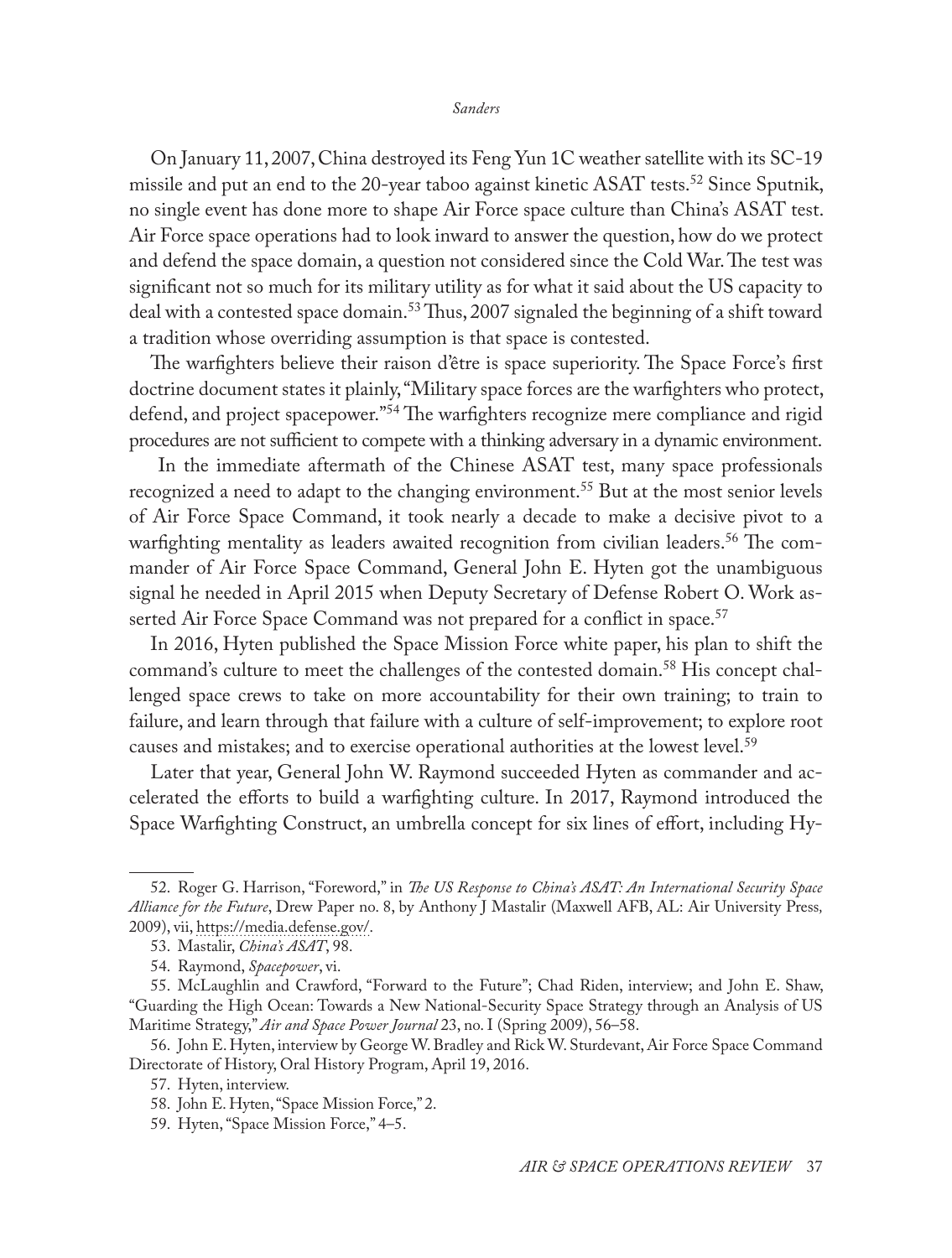ten's space mission force, aimed at addressing the contested, degraded, and operationally limited space domain.<sup>60</sup>

Despite those efforts, US Representatives Mike Rogers (R-AL) and Jim Cooper (D-TN), long dissatisfied with the Air Force's stewardship of space, resurfaced the idea for an independent space service. Air Force Space Command responded to the pressure, in part by developing a 2018 talent management framework for space forces.

As with the earlier Space Warfighting Construct, the command was unable to enact the full framework due to time and resource constraints.<sup>61</sup> Nevertheless, it generated more detailed, adversary-centric undergraduate space and follow-on training courses, and invigorated exercises like Space Flag.

Space Flag, modeled after the Air Force's Red Flag, is a tactically focused exercise set in the space domain. It aims to replicate space warfighting with as much fidelity as the military-industrial complex can muster in a virtual environment. Teams of Guardians gather to simulate orbital engagement maneuvers (i.e., dogfighting with satellites). At the exercise, dozens of exercise participants from the US Space Force and the National Reconnaissance Office practice fighting in a contested domain and defeating a highly skilled red team.<sup>62</sup> Though similar in construct to major Air Force exercises, Space Flag has some notable limitations.

As Clausewitz says, friction is what distinguishes "real war from war on paper."<sup>63</sup> There is simply no substitute for live training and exercising. During Space Flag, guardians do not actually move any satellites, they input moves to purpose-built software that replicates how spacecraft should respond. For numerous reasons including safety of flight concerns, fuel limitations, and lack of an orbital maneuver training range, exercising orbital maneuvers has thus far been impractical. Still, in the history of US military space operations, Space Flag is the highest-fidelity orbital exercise that has ever been available to space professionals.

 The Space Force has more realistic options in the electromagnetic spectrum where the Space Test and Training Range provides a realistic signal environment where space control operators can wage war with great accuracy against an operator playing the part of an adversary. The service also continues to make investments in more realistic on-orbit training. But nothing can replace combat experience. In fact, the biggest challenge facing the warfighters is their tradition remains aspirational so long as a space war never happens.

<sup>60.</sup> Christopher Merian, "AFSPC Commander Unveils Three Major Space Initiatives at 33rd Space Symposium," Air Force Space Command, April 7, 2017, [https://www.afspc.af.mil/](https://www.afspc.af.mil/News/Article-Display/Article/1145448/afspc-commander-unveils-three-major-space-initiatives-at-33rd-space-symposium/).

<sup>61.</sup> Sebeck, interview.

<sup>62.</sup> Tyler Whiting, "Space Flag, the Premier Exercise for Training Space Forces, Successfully Concludes for the First Time under STAR Delta Provisional," Space Force News, August 21, 2020, [https://www.space](https://www.spaceforce.mil/News/Article/2321531/space-flag-the-premier-exercise-for-training-space-forces-successfully-conclude) [force.mil/](https://www.spaceforce.mil/News/Article/2321531/space-flag-the-premier-exercise-for-training-space-forces-successfully-conclude).

<sup>63.</sup> Carl von Clausewitz, *On War*, ed. and transl. Michael Eliot Howard and Peter Paret (Princeton, NJ: Princeton University Press, 1989), 119.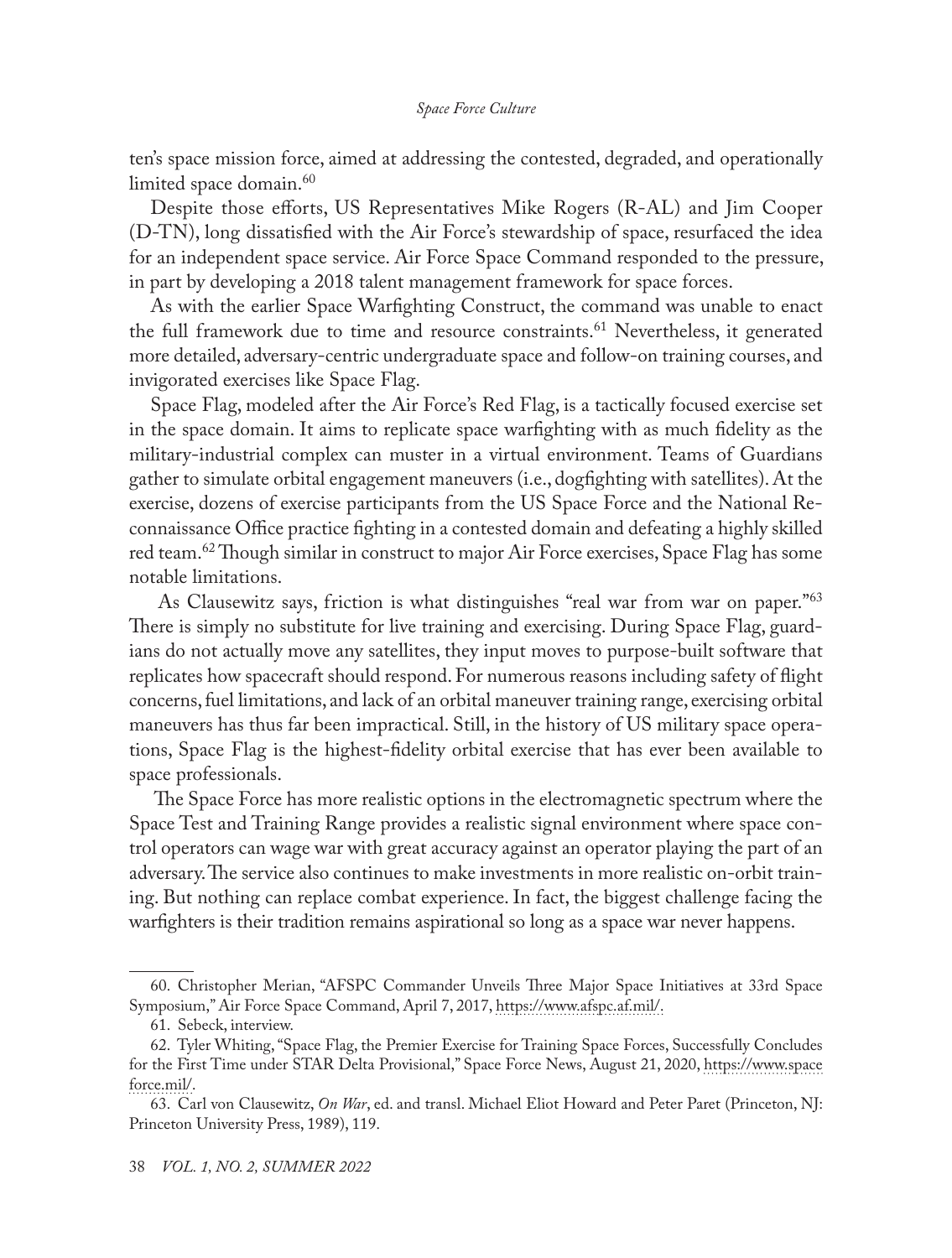Notwithstanding substantial efforts like Space Flag, the Air Force could not avoid creating the Space Force, and in 2019, the United States reestablished US Space Command and established the Space Force as a new military branch.

# **Implications and Recommendations**

The article thus far has described cultural traditions contributing to US Space Force culture today. Over each period in Air Force space operations history, one tradition dominated, but other traditions competed for currency, which begs the questions, "What is the Space Force culture today?" and "Why does it matter?"

The warfighter tradition is most prominent today. It follows naturally from the service's mission, that is, to provide freedom of action in, from, and to space. If one substitutes "space" in the preceding sentence with any other domain, it would sound just like the other services' missions, and no one questions whether Soldiers, Sailors, Marines, or Airmen are warfighters. Yet space warfighters are preparing for prospective war with little combat history. Meanwhile, engineers, operators, and integrators still have constituencies in the service. Therefore, the Space Force will be most effective when it understands the various traditions contributing to its culture today.

First, engineers may gain more prominence in the coming years. As the Space Force, already heavily dependent on technology, seeks to become the first digital service and accelerate innovation, engineers may exert more influence over service culture.<sup>64</sup> While one need not have a particular AFSC or degree to be an engineer, trained engineers are more likely to evince the tradition, and acquisition managers and developmental engineers constitute about half of the Space Force officer corps. Moreover, organizations like the National Reconnaissance Office, where many Guardians are assigned, may still be dominated by the engineers today.

Furthermore, space warfighting requires not-yet-fielded technologies. To best harness the engineers' strengths, the Space Force needs to provide well-defined, time-bound, challenging problems that serve its mission, to ensure the means of the space weapon do not become the ends of the engineers' strategy.

Moreover, the Space Force will have to overcome decades of ambivalent policy toward fielding counterspace technologies in light of worrisome advancements by China and Russia.65 In the mid-1990s, Carl Builder argued that the Air Force mistook the means of

<sup>64.</sup> John W. Raymond, *Chief of Space Operations' Planning Guidance: 1st Chief of Space Operations* (Washington, DC: USSF, November 9, 2020), [https://media.defense.gov/](https://media.defense.gov/2020/Nov/09/2002531998/-1/-1/0/CSO%20PLANNING%20GUIDANCE.PDF).

<sup>65.</sup> See Paul B. Stares, *The Militarization of Space: US Policy, 1945-1984* (Ithaca, NY: Cornell University Press, 1985); and United States Defense Intelligence Agency (DIA), *2022: Challenges to Security in Space: Space Reliance in an Era of Competition and Expansion* (Washington, DC: DIA, March 2022), [https://purl](https://purl.fdlp.gov/GPO/gpo177437) [.fdlp.gov/.](https://purl.fdlp.gov/GPO/gpo177437)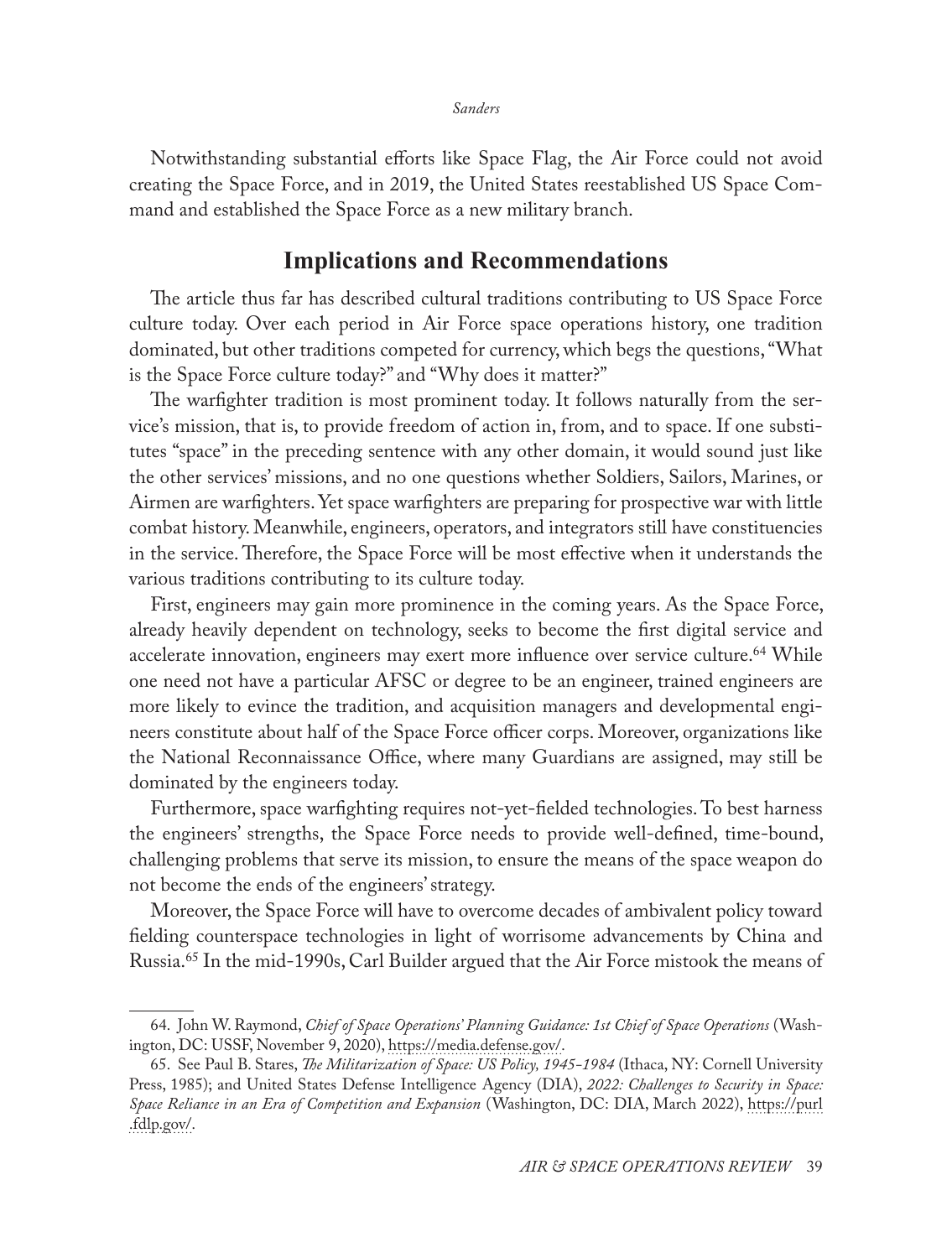the air weapon for the ends of strategy.<sup>66</sup> If anything, the Space Force is more susceptible to that mistake than was the Air Force.

Second, the operator tradition is still deeply embedded in the Space Force. Though the operators' influence waned after the Gulf War, the tradition lay just beneath the veneer of the integrators' tradition for decades. The operators' rigor and a penchant for standards are not, in themselves, bad things, but the Space Force must balance checklist discipline with creativity and innovation. For the Space Force to build an innovative organization, its leaders will have to measure and reward the right behaviors, which may prove challenging. It is easy to reward performance on objective instruments such as evaluations and written exams; it is far harder to reward Guardians for cultivating a lean and agile organization. It is harder still in the defense bureaucracy whose function is to protect the status quo.

Third, the Space Force should build on the work of the integrators. If the Space Force exists to protect freedom of action in, from, and through the domain, it is because the nation derives power from activities there. For now, military space operations provide value by supporting missions close to the earth's surface. To be Joint warfighters, the Space Force must integrate smoothly with the other services and combatant commands, particularly US Space Command.

What happens, for instance, when space forces supporting the terrestrial combatant commands are organized under a commander of space forces and perhaps not collocated with the Air Operations Center as they have been for decades? With a long record of integrating space into the Joint fight, weapons officers should continue to provide connective tissue between the Space Force, other services, and combatant commands.

Fourth, the warfighters' tradition is well suited to the current and foreseeable international context. Space is contested. China and Russia constitute real threats to American interests in space. Both countries have a range of kinetic and nonkinetic weapons threatening every orbital regime. The Space Force's mission is to preserve freedom of access in space, and it must perform that mission with adversaries in mind.

For now, space warfighting also meets the challenges of domestic and internal contexts. While policymakers and lawmakers of both parties supported creating the Space Force, political support can be whimsical, which calls for a note of caution. On April 18, 2022, Vice President Kamala Harris announced the United States would commit to not conduct destructive, direct-ascent ASAT missile testing.<sup>67</sup> While avoiding irresponsible destructive ASAT testing is sound policy, the declaration may also indicate a shift away from the idea of space warfighting.

It should not be objectionable for a military service charged with defending a specific domain to think in warfighting terms. But there may come a time when service leaders

<sup>66.</sup> Builder, *Icarus Syndrome*, 29, 35, 179.

<sup>67.</sup> "FACT SHEET: Vice President Harris Advances National Security Norms in Space," The White House, April 19, 2022, [https://www.whitehouse.gov/](https://www.whitehouse.gov/briefing-room/statements-releases/2022/04/18/fact-sheet-vice-president-harris-advances-national-security-norms-in-space/).